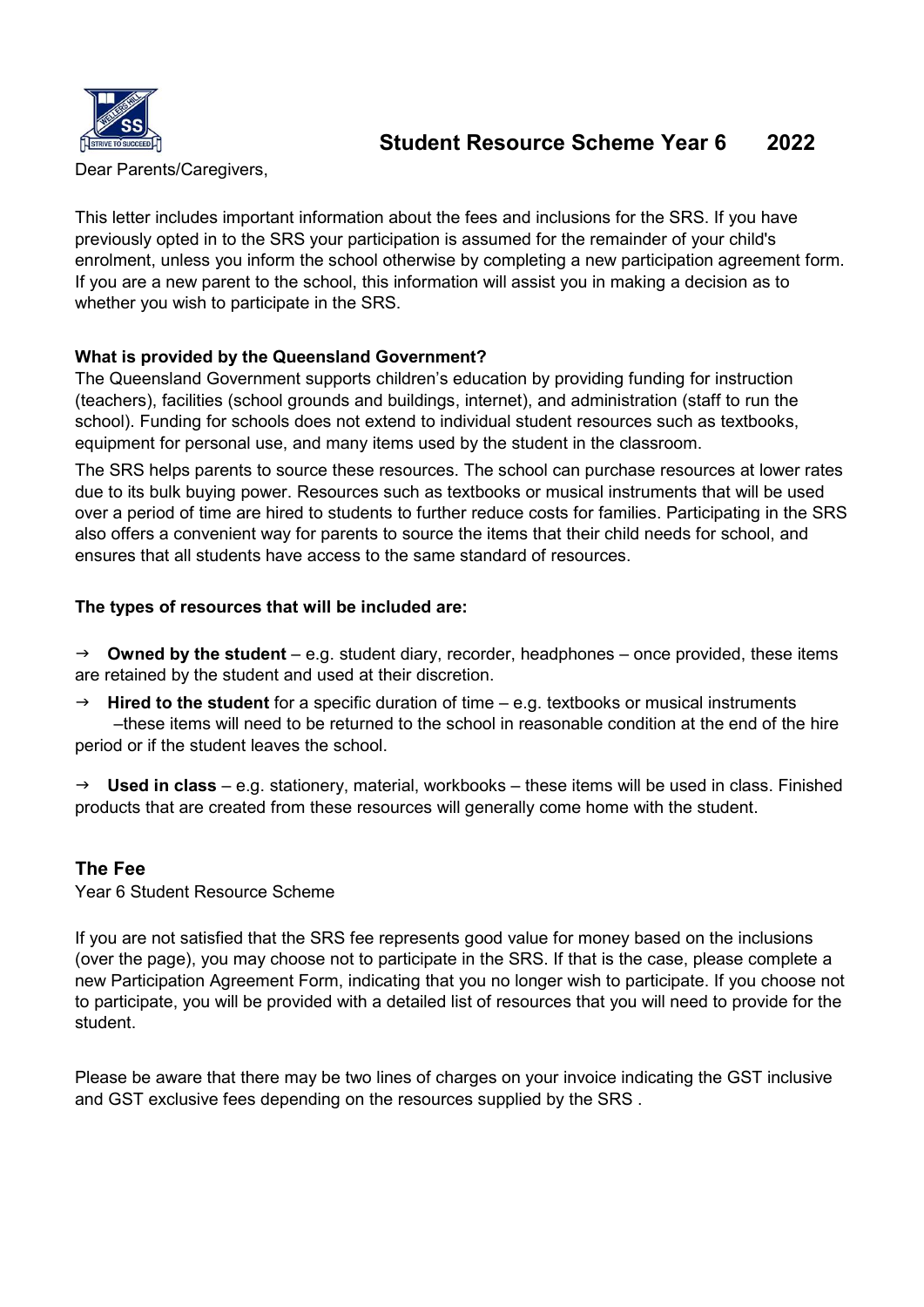### Cost

Cost of the SRS

## \$140.00

Early in Term 1, 2022, you will receive an invoice for the full amount. You are able to choose to pay the amount in full or opt to pay the SRS by term instalments of \$47 will be due by Week 5 of each term. Full payment must be made by 16 September 2022.

### Financial Difficulty

If you would like to participate, but are experiencing financial difficulties, please contact the school to arrange an appointment to discuss options. Any information that you provide will be confidential.

#### Release of resources

Resources will not be distributed until the full or first payment has been paid to the school. Any unpaid invoices, will be managed according to the department's Debt Management Procedure and may result in the student being excluded from the scheme and/or from participating in extra-curricular activities until payments are made.

Returning the attached "Participation Agreement Form" will enable your child to access resources from the beginning of the 2022 school year and gives permission to the school to invoice you for the fee of the resource scheme.

If you do not return the "Partiticpation Agreement Form", this will indicate to the school that you will be purchasing resources for your child and bringing them with your child on day 1 of the 2022 school

### Please return the attached "Participation Agreement Form" by Friday December 3.

#### Return of hired resources

A repair or replacement cost will be charged to the parent for any items that are damaged or not returned.

#### Contact us

If you have any queries regarding the SRS and its inclusions, please contact and arrange an appointment with:

admin@wellhillss.eq.edu.au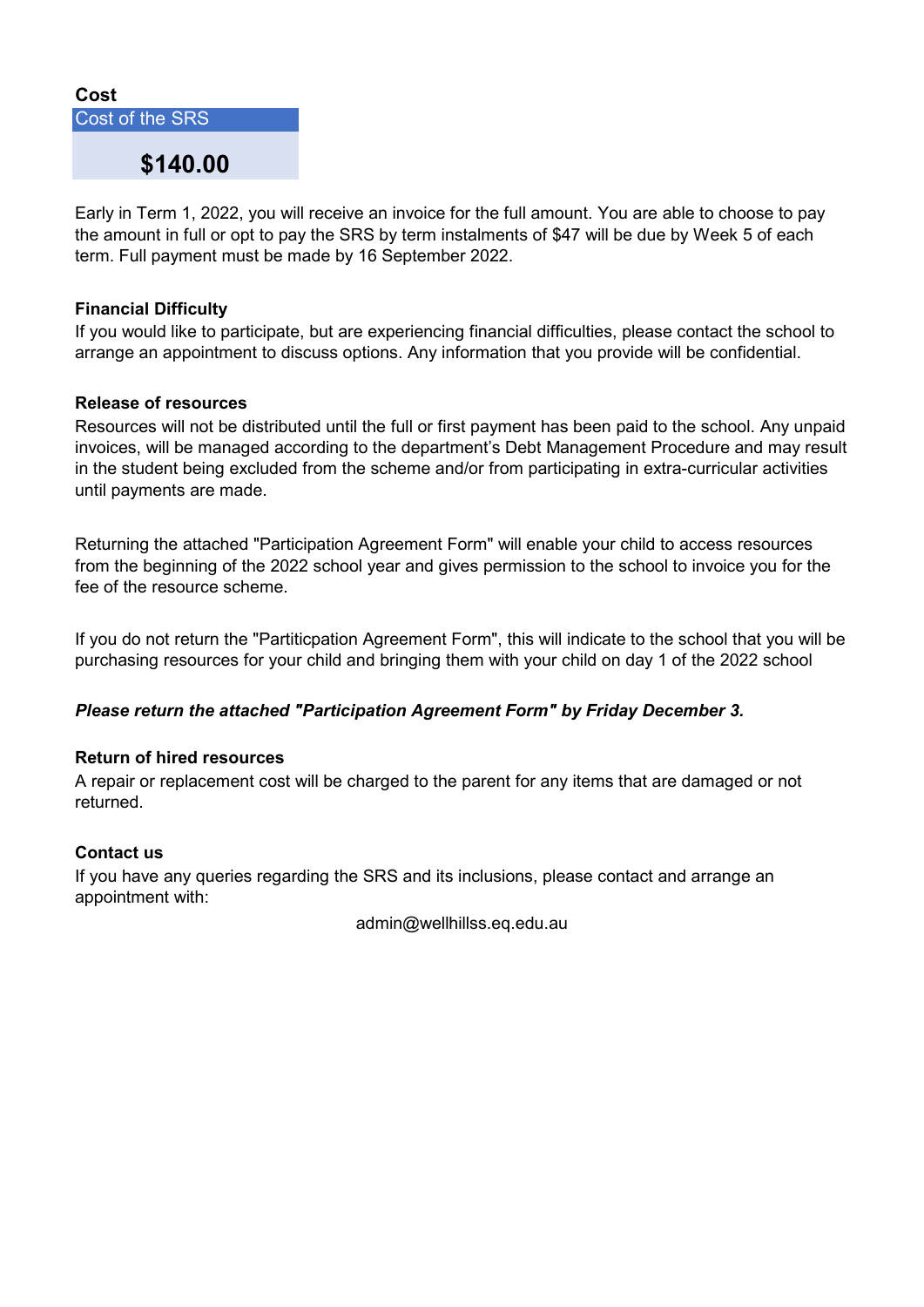## The Curriculum Student Resource Scheme Inclusions

The Curriculum Student Resource Scheme (SRS) is made up of two components. These are are general items and subject specific costs. The tables below detail these SRS inclusions.

|                                |                                   | <b>Type of</b>  | <b>Acquisition</b> | Value (to |
|--------------------------------|-----------------------------------|-----------------|--------------------|-----------|
| <b>General Items</b>           | <b>Resource</b>                   | <b>Resource</b> | cost               | parent)   |
| <b>Student Resource Scheme</b> |                                   |                 |                    |           |
|                                | <b>Glue School Stick UHU</b>      |                 |                    |           |
|                                | Blue 40 gm x 6                    | Used            | \$11.16            | \$23.25   |
|                                | <b>Display Book A4 20 Pocket</b>  |                 |                    |           |
|                                | Blue x 2                          | Used            | \$5.00             | \$5.00    |
|                                | <b>Polypick Wallet F/C</b>        |                 |                    |           |
|                                | <b>Assorted Colours x 2</b>       | Used            | \$1.96             | \$3.90    |
|                                | <b>Pencil Graphite HB x 20</b>    | Used            | \$3.60             | \$6.78    |
|                                | <b>Coloured Pencils Noris</b>     |                 |                    |           |
|                                | <b>Club 24'S</b>                  | Used            | \$4.66             | \$12.34   |
|                                | <b>Exercise Book A4 96 Page</b>   |                 |                    |           |
|                                | x 9                               | Used            | \$6.03             | \$10.80   |
|                                | Grid Book A4 48 Page              |                 |                    |           |
|                                | $10mm \times 9$                   | Used            | \$4.41             | \$7.20    |
|                                | <b>Whiteboard Magnetic</b>        |                 |                    |           |
|                                | 25X30 Faber Castell With 1        |                 |                    |           |
|                                | <b>X Marker</b>                   | Used            | \$5.91             | \$12.89   |
|                                | <b>Eraser Whiteboard</b>          |                 |                    |           |
|                                | <b>Magnetic Mini</b>              | Used            | \$0.51             | \$1.52    |
|                                | <b>Scissors Westcott 6"</b>       |                 |                    |           |
|                                | Microban 150mm                    | Used            | \$1.17             | \$2.90    |
|                                | <b>Eraser Staedtler Large x 7</b> | Used            | \$1.17             | \$2.90    |
|                                |                                   |                 |                    |           |
|                                | <b>Marker Faber White Board</b>   |                 |                    |           |
|                                | <b>Connector Wallet4</b>          | Used            | \$4.59             | \$5.50    |
|                                | <b>Kensington Headphones</b>      |                 |                    |           |
|                                | <b>With Mic And Volume</b>        |                 |                    |           |
|                                | Black x 1                         | Owned           | \$9.55             | \$16.95   |
|                                | Clipfolder A4 PVC Blue x 1 Used   |                 | \$2.75             | \$2.99    |
|                                | <b>Highlighter Wallet 4 x 2</b>   | Used            | \$4.85             | \$15.28   |
|                                | <b>Pen Ball Point Medium</b>      |                 |                    |           |
|                                | <b>Black x 2</b>                  | Used            | \$0.50             | \$0.78]   |
|                                | <b>Pen Ball Point Medium</b>      |                 |                    |           |
|                                | Blue x 2                          | Used            | \$0.50             | \$0.78]   |
|                                | <b>Pen Ball Point Medium</b>      |                 |                    |           |
|                                | Red x 2                           | Used            | \$0.50             | \$0.78]   |
|                                | Pencil Case Cloth 35 X 18         |                 |                    |           |
|                                | $cm \times 1$                     | Used            | \$2.65             | \$1.49    |
|                                | <b>Marker Faber Connector</b>     |                 |                    |           |
|                                | <b>Wallet 12S</b>                 | Used            | \$3.35             | \$6.00    |
|                                | <b>Stick On Notes Aspire</b>      |                 |                    |           |
|                                | Yellow 76X76                      |                 |                    |           |
|                                | 100 Notes Per Pad x2              | Used            | \$1.30             | \$16.87   |
|                                | <b>Maths Set Staedtler Noris</b>  |                 |                    |           |
|                                | 10 Piece 55710                    | Used            | \$2.80             | \$4.79    |